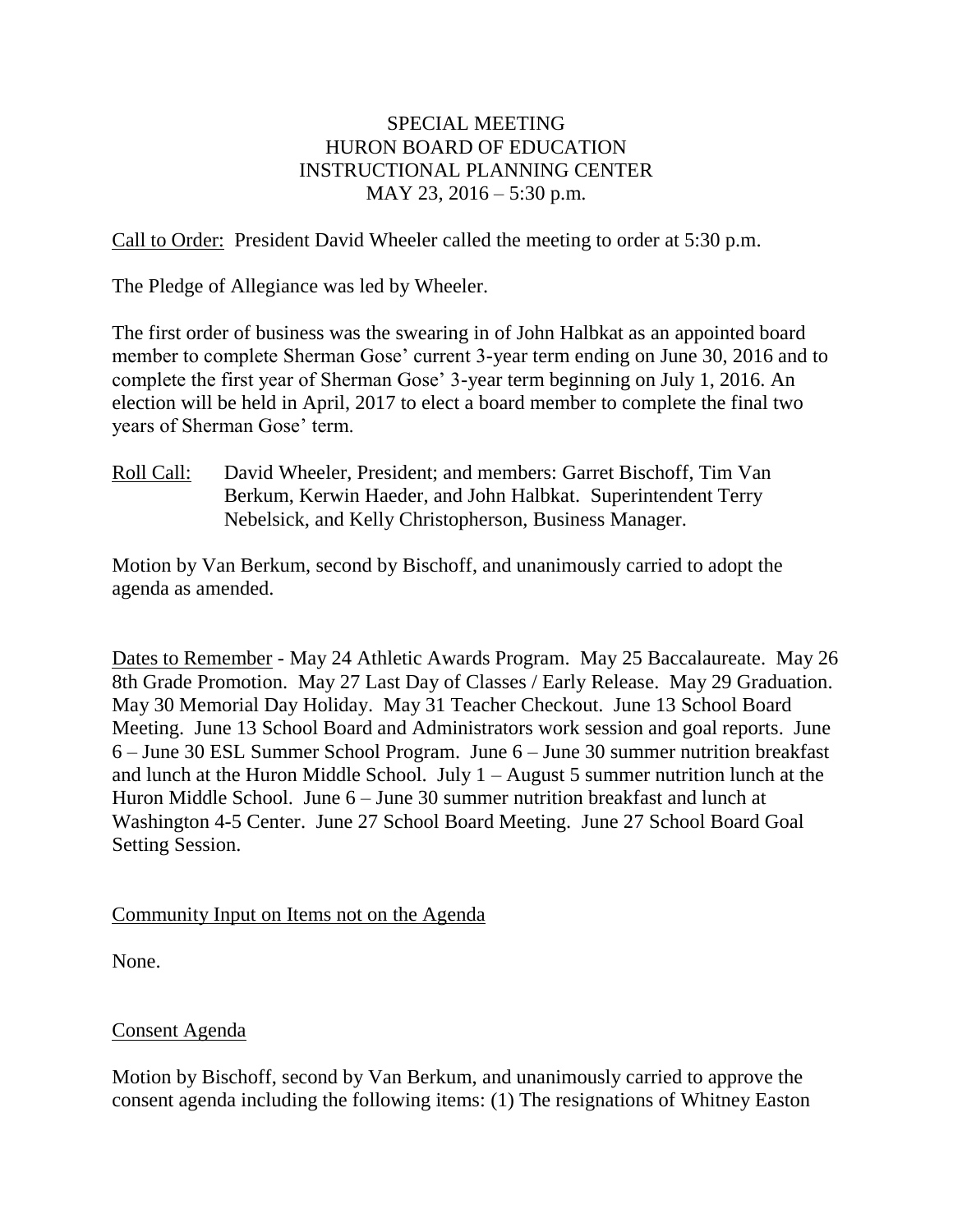/HHS Aide/Para-Study Hall Monitor / 2 years; and Eric Hall / Study Hall Supervisor / 4 years / 9th Gr Boys BB Coach / Asst Varsity FB Coach. (2) The bills for payment as presented: Huron Event Center – Supplies - \$4,126.34; Northwestern Energy – Electricity & Heat - \$2,664.25; S & P Capital IQ LLC – Prof Svc - \$119.00; Koch Hazard – Prof Svc - \$3,713.84; Prostrollo Motor Sales, Inc. – Equipment - \$24,999.00; and Danielle Theis Consulting, LLC – Prof Svc - \$646.00. (3) Increase the school breakfast and lunch prices \$.10 per meal for the 2016-2017 school year. (4) Award the bid for gasoline for the 2016-2017 school year to Freedom Valu who bid a 7 cent per gallon discount. The only other bid received is from M. G. Oil Company dba Corner Pantry who bid a 2 cent per gallon discount. (5) Award the bid for diesel fuel for the 2016-2017 school year to M.G. Oil Company dba Corner Pantry who bid a 6 cent per gallon discount. No other bids were received. (6) Open enrollment requests #OE-2015-27, #OE-2015-28, and #OE-2015-29. (7) Intent to Apply for Grant Funding from the United Way for the Preschool Partnership Program, Destination Imagination, ICU/HMS, and Munce Math Night.

### Celebrate Successes

The Superintendent reported on the successes in the District.

# Reports

Huron Middle School Math Department – Lisa Kissner and Brooke King presented a report on Standards Based Learning and Reporting. A presentation will be given at the ASBSD/SASD conference this fall.

Good News Report – Kari Hinker gave a presentation in honor of June Wheeler and Becca Briggs, ESL program teachers who will be leaving at the end of the school year.

Superintendent's Report - Terry Nebelsick presented the Superintendent's report.

# Old Business

Motion by Bischoff, second by Haeder, and unanimously carried to approve the contract with Mid-America Sports Construction for the construction of the tennis courts and turf at Tiger Stadium.